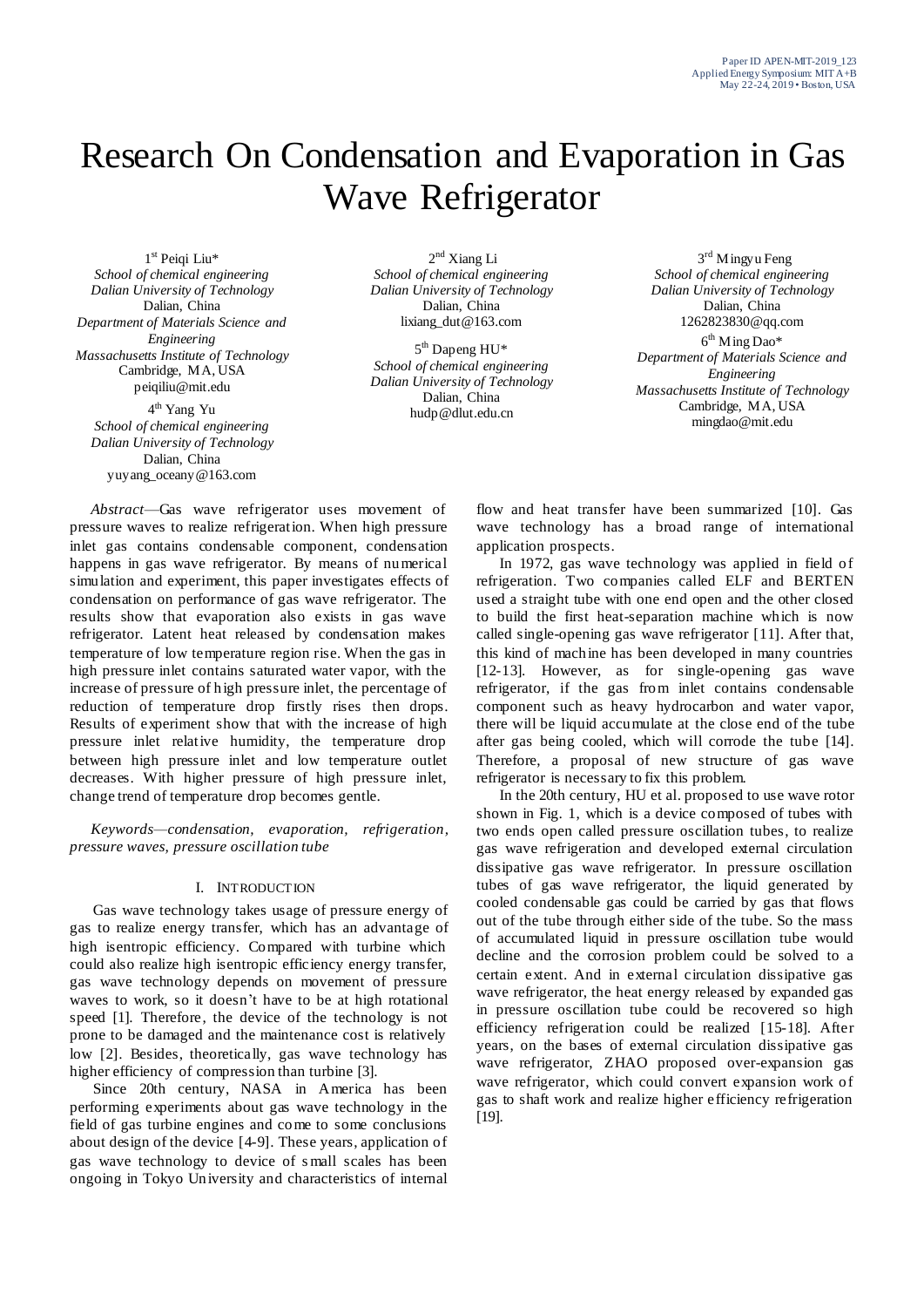

Fig. 1. Gas wave refrigerator



Fig. 2. Wave systemin gas wave refrigerator

This paper focuses on external circulation dissipative gas wave refrigerator and its work principle could be explained by 2D ideal wave diagram shown in Fig. 2. When gas wave refrigerator is working, the pressure oscillation tubes move upward periodically. When the tube is connected with high pressure (HP for short) inlet, HP gas injects into the tube and shock wave S1 appears and moves to the right compressing the original gas in the tube. Relatively, at the same time, expansion waves also appear and expand HP gas. Then pressure oscillation tube is connected with high temperature (HT for short) outlet, compressed original gas in the tube discharges from HT outlet. The shock wave S1 reflects a series of expansion waves E1 at the right side of the tube, which makes the pressure and temperature of gas in pressure oscillation tube lower. The gas that flows out of HT outlet flows back to pressure oscillation tube through medium pressure (MP for short) inlet after exchanging heat. At the time pressure oscillation tube leaves HP inlet, another series of expansion waves E2 appears and expand the gas in the tube another time making the temperature and pressure of gas lower again. Finally both sides of pressure oscillation tube start to connect with low temperature (LT for short) outlet and MP inlet and LT gas in pressure oscillation tube flows out through LT outlet pushed by differential pressure between LT outlet and MP inlet. So a cycle of work in gas wave refrigerator is completed.

In industry, as long as refrigeration is involved, there must be condensation. During the process of refrigeration of natural gas, throttle expansion is prone to make the heavy hydrocarbon within natural gas, such as nonane, in supercooled state and condense to droplets, which would plug pipes [20]. In aerospace industry, water vapor in the air would also condense to droplets in cryogenic wind tunnel [21]. Even in laval nozzle, if the gas that flows in the nozzle contains water vapor, the vapor would be expanded and condense to droplets when the flow becomes supersonic [22]. Equally, as for the flow in gas wave refrigerator,

condensation also exists when inlet gas contains condensable component. However, the difference is that, the flow field in gas wave refrigerator is unsteady and the condensable gas is in non-equilibrium state for the most of time, which makes condensation process difficult to describe. Therefore, it is necessary to investigate the condensation behavior in gas wave refrigerator.

#### II. PRELIMINARY STUDY

## *A. Experiment set up*

Preliminary study of condensation in gas wave refrigerator could be done by using discrete phase model in numerical simulation. As for the geometric model of gas wave refrigerator, considering the calculating ability of computer and time cost, 2D geometric model of gas wave refrigerator shown in Fig. 3, built by spreading 3D model along the axis, is chosen instead of 3D model. In addition, the ratio of length to diameter of pressure oscillation tube is generally greater than 10, which is enough to regard the flow in the tube as plane flow. The length and width of pressure oscillation tube are separately set 400mm and 13mm. Upward velocity of the tube is set 33m/s to make sure the match of pressure waves. The pressure and temperature of HP inlet, which is defined pressure inlet, are separately set 0.4Mpa and 298K. The pressure of HT outlet and LT outlet, which both are defined pressure outlet, is set 0.1Mpa. Then MP inlet is defined mass flow inlet of which the mass flow rate is equal to that of HT outlet to assure conservation of mass and the temperature of is set 298K. The fluid of the simulation is set ideal air. After grid independence test, grids of size set as  $1.5 \times 1.5$  mm $\times$ mm are chosen to be used in numerical simulation of gas wave refrigerator. Then periodicity is attached to the model to make sure pressure oscillation tubes could move periodically.



Fig. 3. 2D geometric model of gas wave refrigerator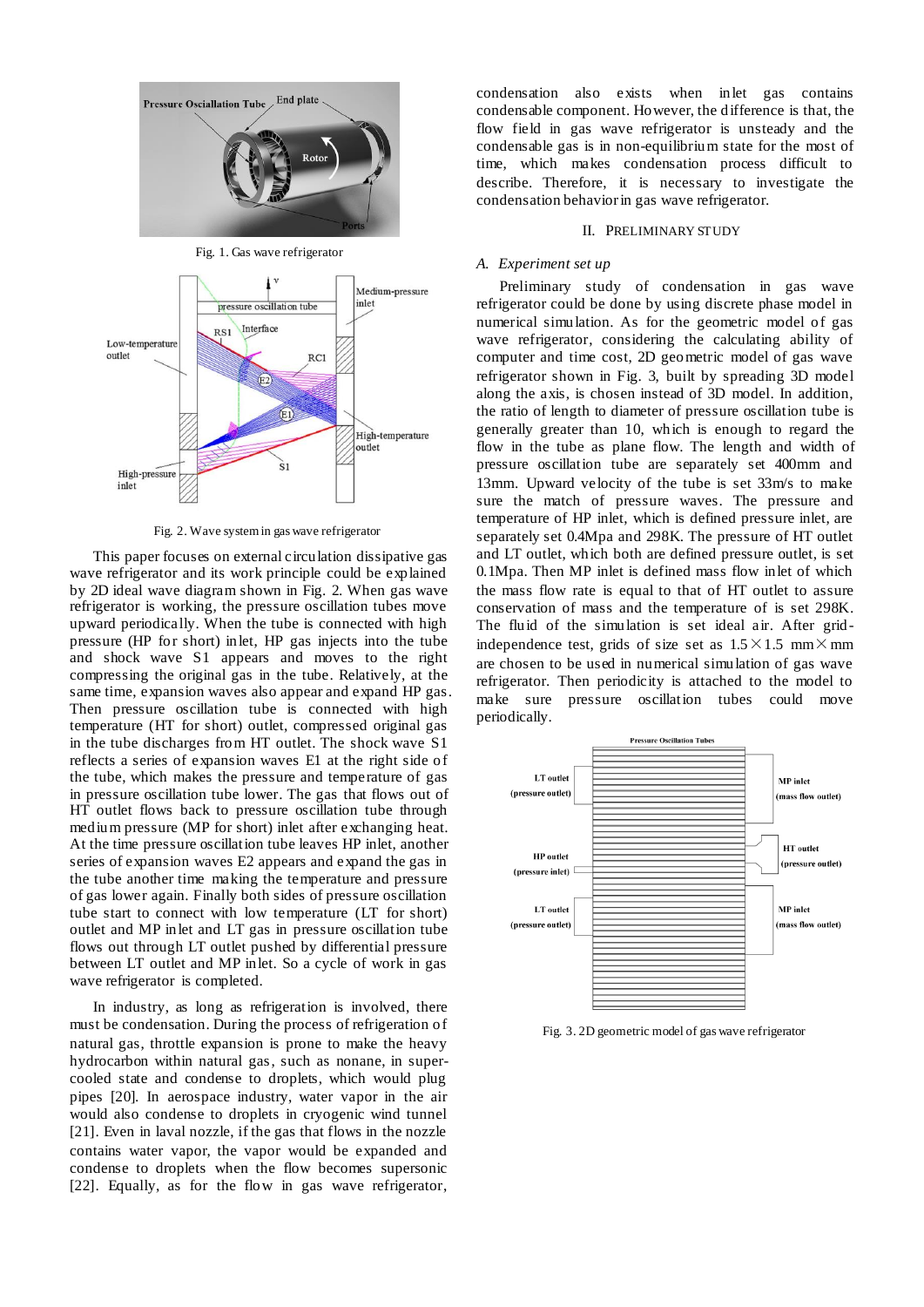

Fig. 4. Comparison of pressure fluctuation between experiment and numerical simulation



Fig. 5 Temperature and density of particles with diameter 0.1μm

2D model is confirmed valid by comparing pressure fluctuation from experiment, in which the pressure sensor is set in the pressure oscillation tube, and simulation at the same condition, as shown in Fig. 4.

About discrete phase setup, when gas from HP inlet contains condensable component, condensation generally firstly happens within HP gas when it injects into pressure oscillation tubes, so water droplets injection, interacting with continuous phase, is defined at HP inlet. The mass flow of droplets is equal to that of saturated water vapor at the same condition. In previous study of droplets in unsteady flow, the diameter of most condensed water droplets is not larger than 10μm. Therefore, in different cases, the diameter of droplets flows from HP inlet is separately set 10μm, 1μm and 0.1μm.

From results of numerical simulation, which is shown from Fig. 5 to Fig. 7, combining the temperature contour and particle density, it can be seen that, most of droplets stay in the region where temperature is relatively low in the pressure oscillation tube. For droplets of which the diameter is  $0.1\mu$ m and  $1\mu$ m, there are few particles flow from the left LT region into the right region where the temperature is higher than LT region. However, near the interface between two regions where heat conduction is dramatic, there are quite a few particles. These droplets arrive at the interface after being carried by LT gas and condensing in LT region, so they are going to be heated and evaporate near the interface because of heat of HT region.

For particles of which the diameter is 10μm, because of inertia, droplets not only stay near the interface of dramatic conduction, they even get through the interface and stay in the region where temperature is higher than the left LT region. In addition, a small quantity of droplets gets exhausted through HT outlet. So that further proves that

there is the possibility that droplets would reach HT region after passing through the LT region.

Besides, particles of 1μm and 10μm are not fully exhausted out of LT outlet. There are droplets remain in pressure oscillation tubes after one cycle. In next work cycle, these droplets would get compressed by shock wave S1 and evaporate. Therefore, when HP inlet gas contains condensable component, there is not only condensation in gas wave refrigerator but also evaporation.

## III. MOVEMENT ANALYSIS OF PARTICLES

For further study of condensation and evaporation in gas wave refrigerator, experiment and numerical simulation combined with condensation and evaporation is carried out.



Fig. 6 Density of particles with diameter 1 μm



Fig. 7 Density of particles with diameter 10μm

#### *A. Experiment set up and numerical model*

Experiment platform of gas wave refrigeration is built up, which is shown in Fig. 8. The experimental process is shown in Fig. 9. The gas from HP gas source flows into two pipelines. In one pipeline HP air obtains saturated water vapor after flowing through atomizer and swirl filter. In the other pipeline, air gets totally dried by adsorption dryer and become dry air source. By controlling and mixing the mass flow rate of either pipeline, the relative humidity of HP inlet gas could be adjusted from 0 to 1. Moisture analyzer is set on HP inlet and the relative humidity of gas could be monitored. A heat exchanger is installed to make sure the gas flows out of HT outlet could exchange heat with cool water before flowing back to MP inlet.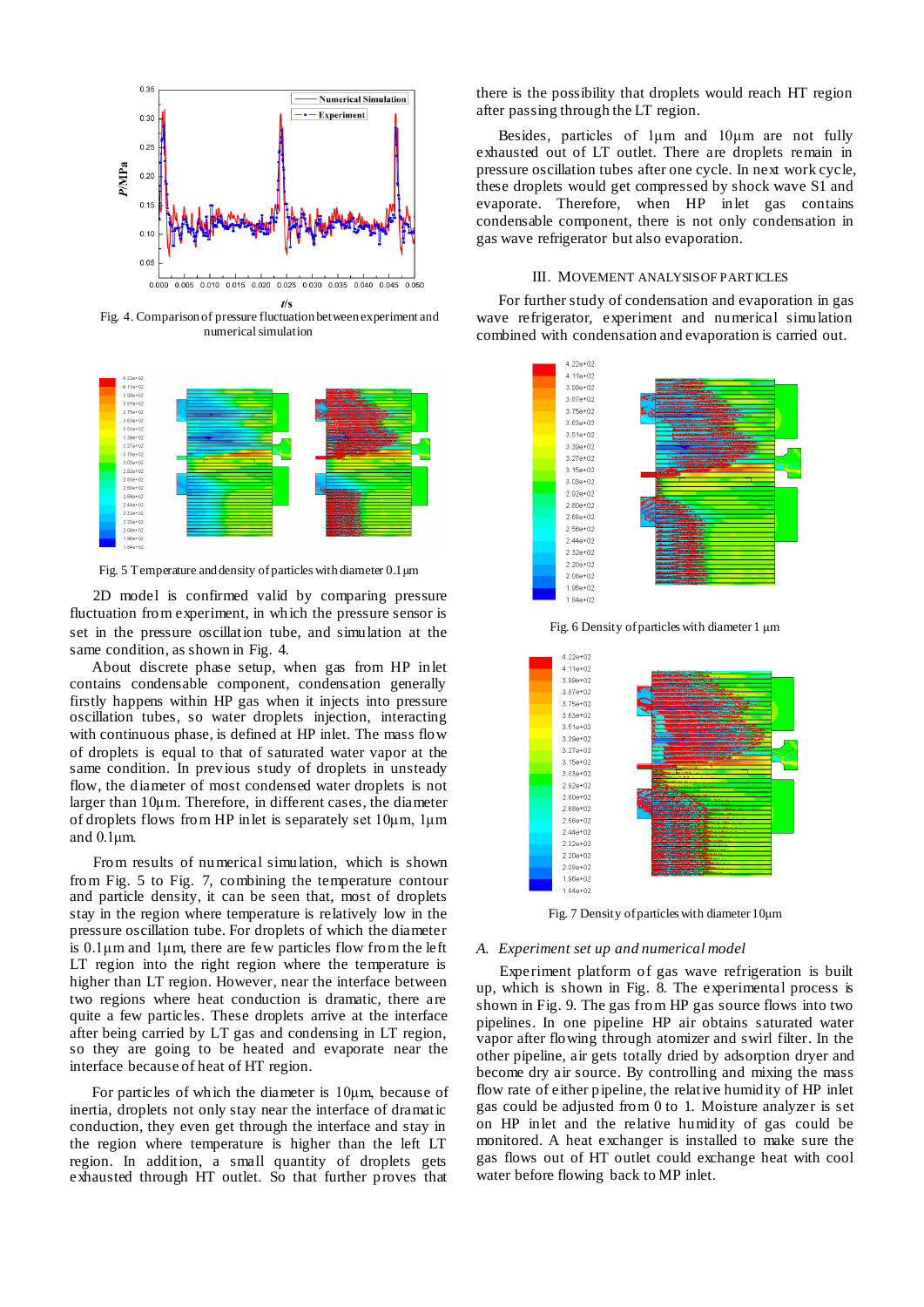The assumptions used in this study are as follows: velocity slip between droplets and gas is neglected, volume and interaction of droplets are neglected, internal temperature of droplets is homogeneous and there is no foreign particles in the flow such as ionic and dust. So the nucleation could be regarded as homogeneous nucleation. The nucleation rate *J* is as follows [23]:

$$
J = \frac{q_c}{1+\phi} \left(\frac{\rho_v^2}{\rho_1}\right) \left(\frac{2\sigma}{\pi M_m^3}\right)^{1/2} \exp\left(-\frac{4\pi r_*^2 \sigma}{3kT}\right) \qquad (1)
$$

$$
\phi = \frac{2(\gamma - 1)}{\gamma + 1} \left[\frac{h_{\rm lg}}{RT_g} - \frac{1}{2}\right]^2 \qquad (2)
$$



Fig. 8. Gas wave refrigerator experimental platform



Fig. 9. Schematic diagram of experimental process

Where (2) is non-isothermal correction factor,  $\sigma$  is surface tension,  $q_c$  is the coefficient of condensation,  $M_m$  is the molecular mass of the condensable component, *k* is Boltzmann constant.

The Hertz-Knudsen equation is adopted for the droplet growth and evaporation model [24-25]:

$$
\frac{dr}{dt} = \frac{p_v - p_{sr}}{\rho \sqrt{2\pi RT}}\tag{3}
$$

 $p_{sr}$  is the surface saturation vapor pressure of droplet, which is:

$$
p_{sr} = p_s \exp\left(\frac{2\sigma}{\rho RT}\right) \tag{4}
$$

In order to verify the condensation-evaporation model used in numerical simulation, the pulse expansion wave tube, where the flow field is similar to that in the pressure oscillation tube, is used for comparison.

Pulse expansion wave tube is shown in Fig. 10. The rupture of film between high pressure section (HPS for short) and low pressure section (LPS for short) will produce a series of expansion waves, leading to condensation and decrease of the pressure at measuring point P. At the same time, a shock wave running to LPS is also generated. The shock wave reflects at the sudden enlargement position to generate the expansion wave to promote the growth of droplets further. The shock wave then reflects at the wall at the end of LPS and a series of reverse compression wave is generated, which could cause the evaporation of droplets at P point and the decrease of radius.



Fig. 10 Wave systemin pulse expansion wave tube



Fig. 11 Validation for evaporation and condensation model

The radius of droplets at the point P is monitored in numerical simulation and experiments which is done by LUO [26]. The curve of radius is shown in Fig. 11, which shows that the change trend of droplet radius in the numerical simulation is consistent with the experiment, and the value of droplet radius is similar to measured value, indicating that the condensation-evaporation model established in this paper is feasible.

### *B. Investigation results*

To clarify the influence of condensation and evaporation on refrigeration performance of pressure oscillation tube, as for numerical simulation, in each operation condition, two cases are simulated. One is combined with condensationevaporation model, the other is not. So that difference between two cases could be found out and the influence of condensation and evaporation could be figured out.

For boundary conditions, the pressure of LT outlet and HT outlet is set 0.1Mpa. The temperature of MP inlet is 298K and the mass flow rate is kept the same as HT outlet. The move speed of pressure oscillation tubes is still 33m/s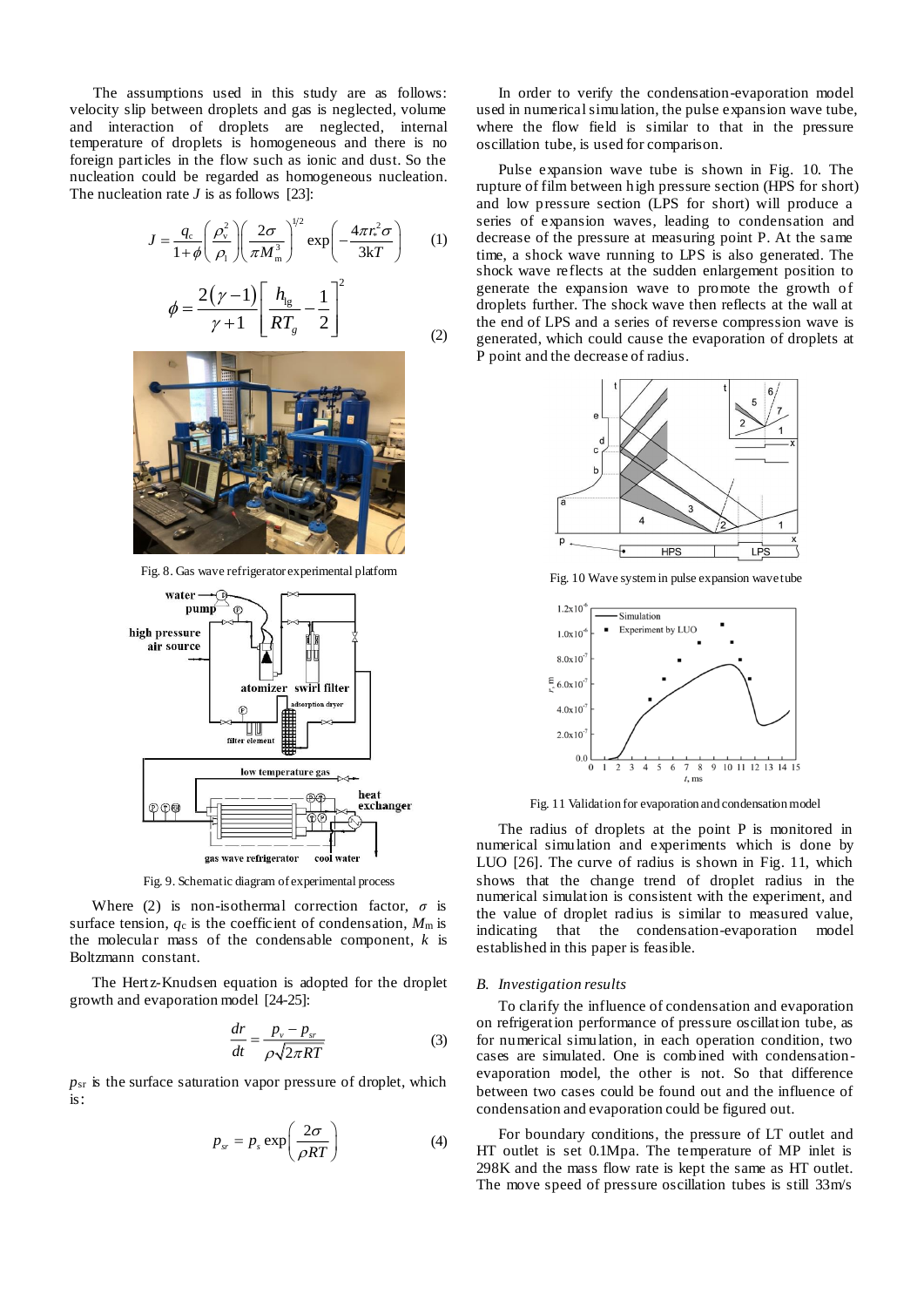upward. About HP inlet, the pressure is set three values in different conditions from 0.2Mpa to 0.4Mpa and the temperature is 298K. The species of the gas of HP inlet is defined the mixture of air and saturated water vapor.

In results of numerical simulation, pressure contour with pressure of HP inlet is 0.4Mpa is shown in Fig. 12. Compared with the case without condensation-evaporation model, the temperature contour with condensationevaporation model seems different. A series of relatively weak compression waves, which are the result of condensation of droplets, could be seen in the low temperature region of temperature contour in the case with condensation-evaporation model. This is because that condensation of droplets would release latent heat of water vapor and reduce the mass of water vapor, which would generate pressure waves and affect temperature and internal flow within pressure oscillation tubes. The pressure waves that produced by evaporation of droplets could not be seen accurately because the number of droplets that evaporate is much smaller than the all droplets in pressure oscillation tube.

The temperature contour of the results of nume rical simulation, as shown in Fig. 13, could present the effect of condensation and evaporation on refrigeration performance more apparently. Because of the heat released by condensation, temperature of some LT parts in pressure oscillation tube, which are marked in Fig. 13, is higher, compared with the contour without condensationevaporation model.

The effect extent of additional pressure waves generated by condensation-evaporation could be quantified by percentage of reduction of temperature drop between HP inlet and LT outlet, compared with the case without condensation-evaporation model. In Fig. 14, the percentage is presented at different pressure of HP inlet. It is clear that condensation and evaporation make the temperature drop between HP inlet and LT outlet of gas wave refrigerator decline. Besides, with the increase of pressure of HP inlet, the percentage of reduction of temperature drop firstly rises then drops.

This could be explained that, higher pressure of HP inlet would generate more powerful expansion wave when the pressure oscillation tube is connected with HP inlet. Then the gas mixture of air and water vapor would be expanded more, which is more conductive to condensation of water vapor. Therefore, condensation is more and the latent heat that released by condensation is more, which makes the temperature of LT outlet higher. When the pressure of HP inlet is high enough, which is able to make all of the water vapor condense, the latent heat released reaches its maximum, but the power of expansion wave still rises with the increase of pressure of HP inlet, which means the cold caused by HP inlet still increases. So the percentage of reduction of temperature drop decreases after peak value.

The relation of humidity of HP inlet gas to refrigeration performance of gas wave refrigerator could be figured out in experiments by adjusting the pressure and the relative humidity of HP inlet. Relative humidity of HP inlet is adjusted from 0 to 1 and the temperature is set constantly 288K during the process of experiment. The pressure of HP inlet is set 0.2Mpa and 0.3Mpa. The pressure of other inlet or outlet is kept 0.1Mpa. The temperature of the backflow to

MP inlet is kept 298K by heat exchanger and LT outlet is connected to atmosphere of which the temperature is 298K.

The result is shown in Fig. 15, from which it can be seen that with the increase of relative humidity of HP inlet, the temperature drop between HP inlet and LT outlet decreases. When pressure of HP inlet is 0.3Mpa, the difference of temperature drop between 0 and 1 of relative humidity is 3K. For that of 0.2Mpa, it is 4K. Which is, compared with the case when pressure of HP inlet is 0.2Mpa, the decline of temperature drop becomes gentler with 0.3MPa. This is because that latent heat released by condensation becomes more when relative humidity of HP inlet rises. The heat makes the temperature of LT outlet gas rise, so the temperature drop decreases, which degenerate the refrigeration performance of gas wave refrigerator. With the same relative humidity of HP inlet, the pressure of HP inlet increases, so the mass of water vapor in unit mass air decreases. Then the heat released by condensation of water vapor becomes less, which leads to the effect of relative humidity of HP inlet on refrigeration performance of gas wave refrigerator less.



Fig. 12 Comparison of pressure contour: (a) Without condensationevaporation model (b) With condensation-evaporation model

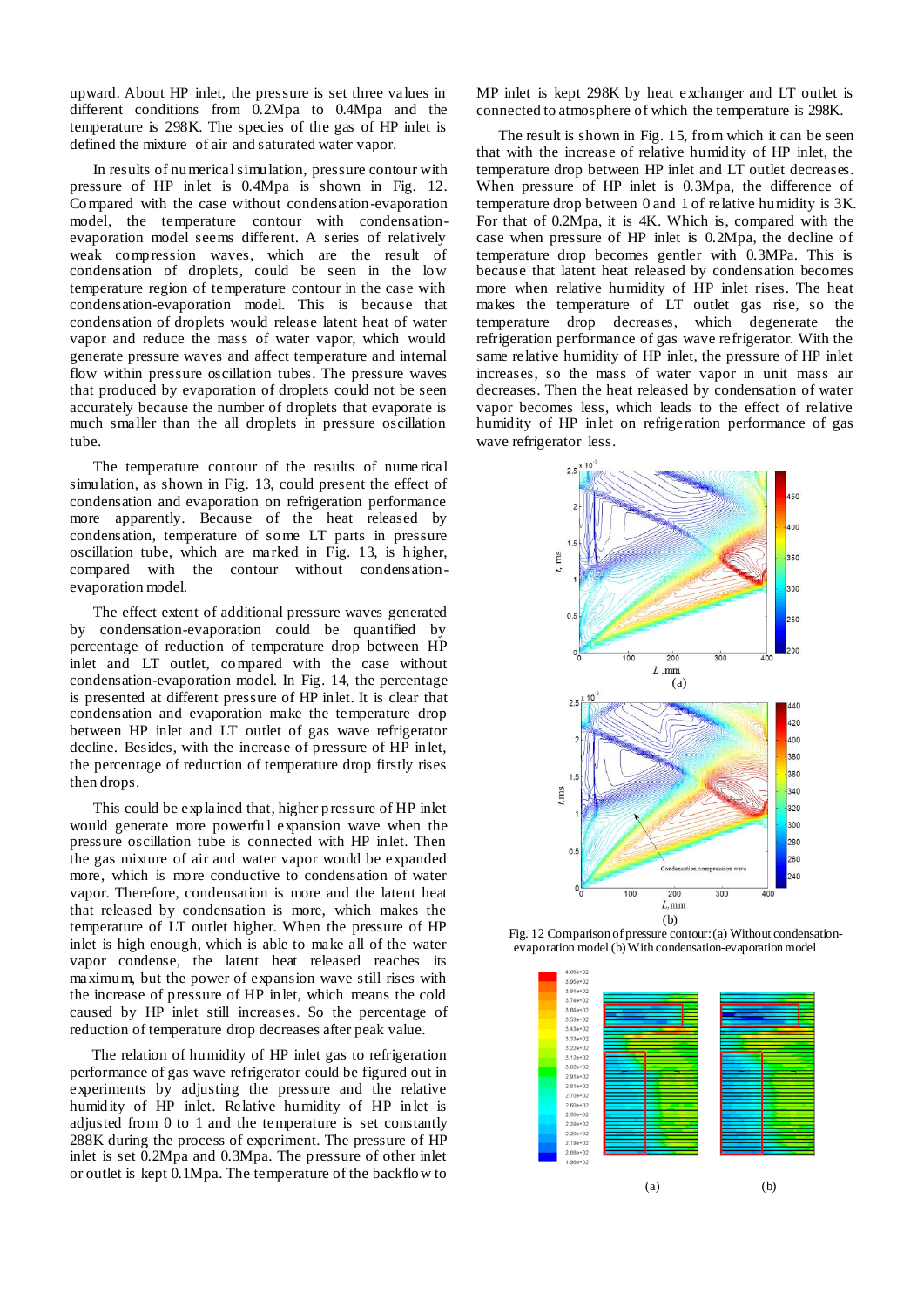Fig. 13 Comparison of temperature contour: (a) With condensationevaporation model (b) Without condensation-evaporation model



Fig. 14 Temperature drop at different pressure of high pressure inlet



Fig. 15 Temperature drop under different relative humidity

## IV. CONCLUSION

This paper concentrates on the condensation-evaporation in pressure oscillation tube. Numerical simulation of gas wave refrigerator using discrete phase model and condensation-evaporation model helps investigate the problem and comes to conclusions. Experiments also help the investigation go further.

(1) By means of numerical simulation with discrete phase model, it is found that when gas from high pressure inlet contains condensable component, there is not only condensation but also evaporation. Large droplets are more prone to pass through the interface between low temperature region and high temperature region even flow into hightemperature zone to evaporate in pressure oscillation tube.

(2) According to temperature contour of results of numerical simulation using condensation-evaporation numerical model, pressure waves caused by condensation could be discovered. In the result of numerical simulation using condensation-evaporation model, temperature of low temperature region in pressure oscillation tube is higher than that without the model.

When the gas fromhigh pressure inlet contains saturated water vapor, with the increase of pressure of high pressure inlet, the percentage of reduction of temperature drop firstly rises then drops.

(3) Results of experiment show that with the increase of high pressure inlet relative humidity, the temperature drop between high pressure inlet and low temperature outlet decreases. With higher pressure of high pressure inlet, change trend of temperature drop becomes more gentle.

## ACKNOWLEDGMENT

This research was supported by "The National Natural Science Foundation of China (21676048)" and "Dalian highlevel talent innovation support program (2016RQ01)" .

#### **REFERENCES**

- [1] Kentfield, John A. C, "Nonsteady, one-dimensional, internal, compressible flows - Theory and applications," Oxford University Press, January 1993.
- [2] Junshan Li, "Natural gas compressor reliability ananlysis," Chengdu: Southwest Petroleum Institute, 2005.
- [3] Azoury P. H, "Engineering applications of unsteady fluid flow," Chichester: John Wiley&Sons, 1992.
- [4] Jack Wilson, "Initial results from the NASA-Lewis wabe rotor experiment," 29th AIAA/ASME/SAE/ASEE Joint Propulsion Conference & Exhibit, June 1993.
- [5] G.E. Welch, "Two-dimensional computational model for wave rotors flow dynamics," J. Eng. Gas Turb. Power, vol. 119, pp. 978-985, February 1997.
- [6] J. Wilson and D.E. Paxson, "Wave rotor optimization for gas turbine topping cycles," J. Propul. Power, vol. 12, pp. 778-785, July-August 1996.
- [7] J. Wilson, "An experimental determination of losses in a three-port wave rotor," J. Eng. Gas Turb. Power, vol. 120, pp. 833-842, February 1998.
- [8] D.E. Paxson, "Comparison between numerically modelled and experimentally measured loss mechanism in wave rotors," J. Propul. Power, vol. 11, pp. 908-914, May 1995.
- [9] J. Wilson and D.E. Paxson, "On the Exit Boundary Condition for One-Dimensional Calculations of Pulse Detonation Engine Performance," 18th International Colloquium on the Dynamics of Explosions and Reactive Systems Proceedings of the 18th International Colloquium on Detonation, Explosion, and Reactive Systems, edited by J. R. Borven, Univ. of Washington, Seattle, Washington, July 2001.
- [10] Shi Deng, Koji Okamoto and Susumu Teramoto, "Numerical investigation of heat transfer effects in small wave rotor," Journal of Mechanical Science and Technology, vol. 29, pp. 939-950, 2015.
- [11] Cotterlaz R, Wellhead M, "Gas refrigerator fieldstrips condensate," World Oil, pp. 60-61, Nov. 1971.
- [12] Cotterlaz R, New French M, "Gas cooler recovers 120 bpd gasoline," World Oil, vol. 177, pp. 57, Nov. 1973.
- [13] J. Shao, Y. D. Bao, Y. N. Shen, "Experimental investigation of an new type expander," Advance in Cryogenic Engineering, vol. 31, 1986.
- [14] Yuqiang Dai, "Principle study and experimental investigation of gas wave refrigeration by aggregated thermal dissipation," Dalian: Dalian University of Technology, 2010.
- [15] Dapeng Hu, Renfu Li, Peiqi Liu and Jiaquan Zhao, "The design and influence of port arrangement on an improved wave rotor refrigerator performance," Applied Thermal Engineering, vol. 107, pp. 207-217, August 2016.
- [16] Dapeng Hu, Yang Yu, Peiqi Liu, "Enhancement of refrigeration performance by energy transfer of shock wave," Applied Thermal Engineering, vol. 130, pp. 309-318, February 2018.
- [17] Yuqiang Dai, Dapeng Hu and Meixia Ding, "Study on wave rotor refrigerators," Frontiers of Chemical Engineering in China, vol. 3, pp. 83-87, March 2009.
- [18] Dai Yuqiang et al. "Thermodynamic analysis of wave rotor refrigerators," J. Journal of Thermal Science and Engineering Applications, vol. 2, June 2010.
- [19] Jiaquan Zhao, "Studying on Gas wave refrigerator enhancement by the pressurize characteristics of shock wave in oscillation tube, Dalian: Dalian University of Technology, 2013.
- [20] Jing Shang, "Expansion refrigeration technology using dehydration, research and application of hydrocarbons," Xian: Xian Shiyou University, 2014.
- [21] P. P. Wegener, "Cryogenic transonic wind tunnels and the condensation of nitrogen," Experiments in Fluids, vol. 11, pp333-338, 1991.